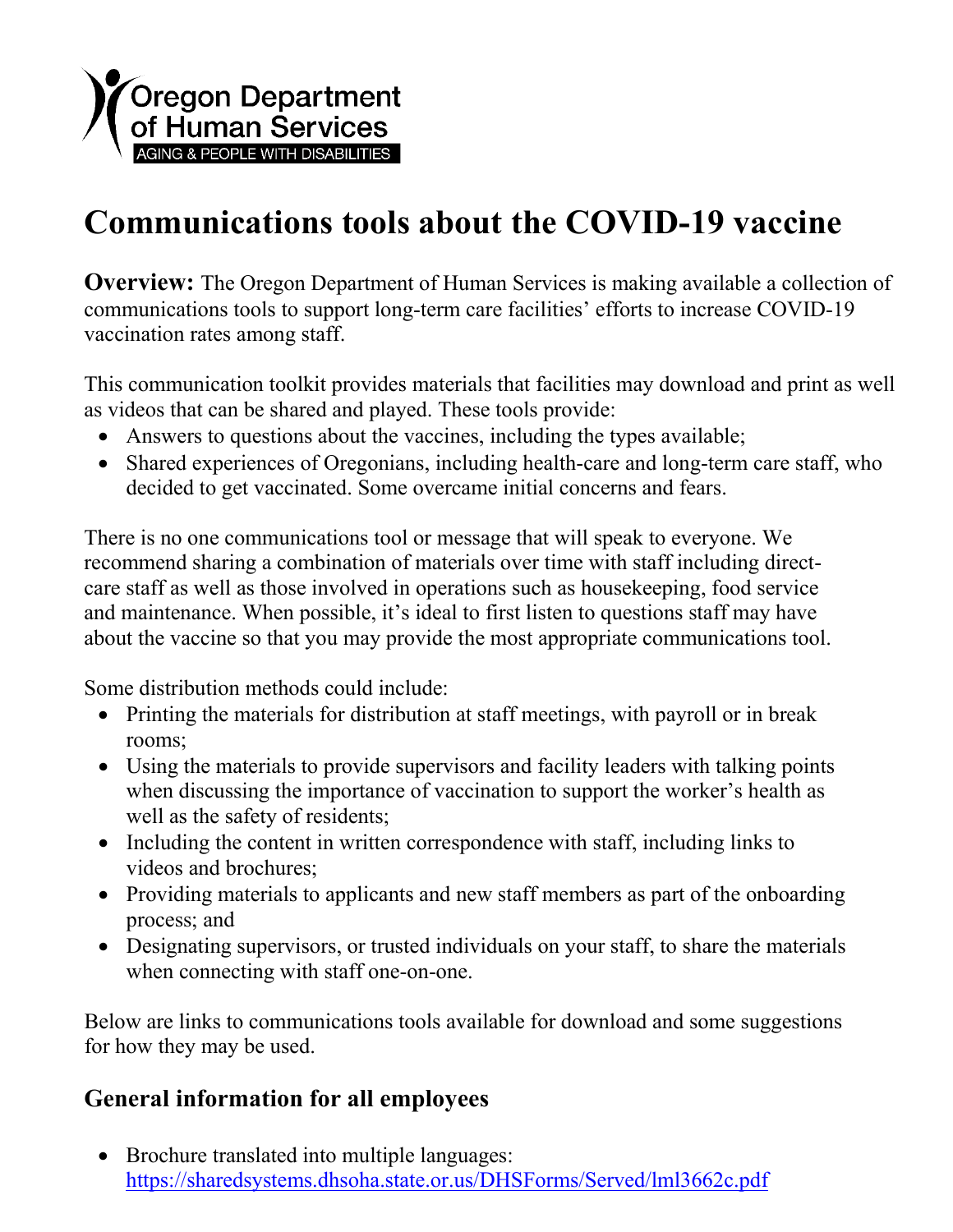Versions including: oSpanish <https://sharedsystems.dhsoha.state.or.us/DHSForms/Served/ls3662c.pdf> oKorean <https://sharedsystems.dhsoha.state.or.us/DHSForms/Served/lk3662c.pdf> oSomali <https://sharedsystems.dhsoha.state.or.us/DHSForms/Served/li3662c.pdf> oSimplified Chinese <https://sharedsystems.dhsoha.state.or.us/DHSForms/Served/ln3662c.pdf> oRussian <https://sharedsystems.dhsoha.state.or.us/DHSForms/Served/lr3662c.pdf> oVietnamese <https://sharedsystems.dhsoha.state.or.us/DHSForms/Served/lv3662c.pdf>

- Brochure on benefits of getting vaccinated: <https://sharedsystems.dhsoha.state.or.us/DHSForms/Served/le3565.pdf>
- General information: <https://sharedsystems.dhsoha.state.or.us/DHSForms/Served/le3646.pdf>
- $\triangleright$  **TIP** What you can say when sharing this information: *COVID-19 remains a risk to your health as well as the health and safety of our residents and your co-workers. Just one person, who may not even have symptoms of the virus, can cause an outbreak. We understand you may have questions and concerns about the vaccine. We want to be sure you have all the information you need about getting vaccinated.*

## **Information for employees with questions about vaccine safety**

- Answers to frequently asked questions: <https://www.oregon.gov/oha/covid19/Documents/Vaccine-FAQs-Universal-English.pdf>
- Answers to questions about underlying health conditions including pregnancy, breastfeeding and fertility issues: <https://sharedsystems.dhsoha.state.or.us/DHSForms/Served/le3641.pdf> <https://sharedsystems.dhsoha.state.or.us/DHSForms/Served/le3773.pdf>
- **TIP –** What you can say when sharing this information: *It's important that everyone has the information they need to make a decision about getting vaccinated, especially those who may have other health conditions. We want you to have access to the information you need to make a decision based on current vaccine facts and not fear.*